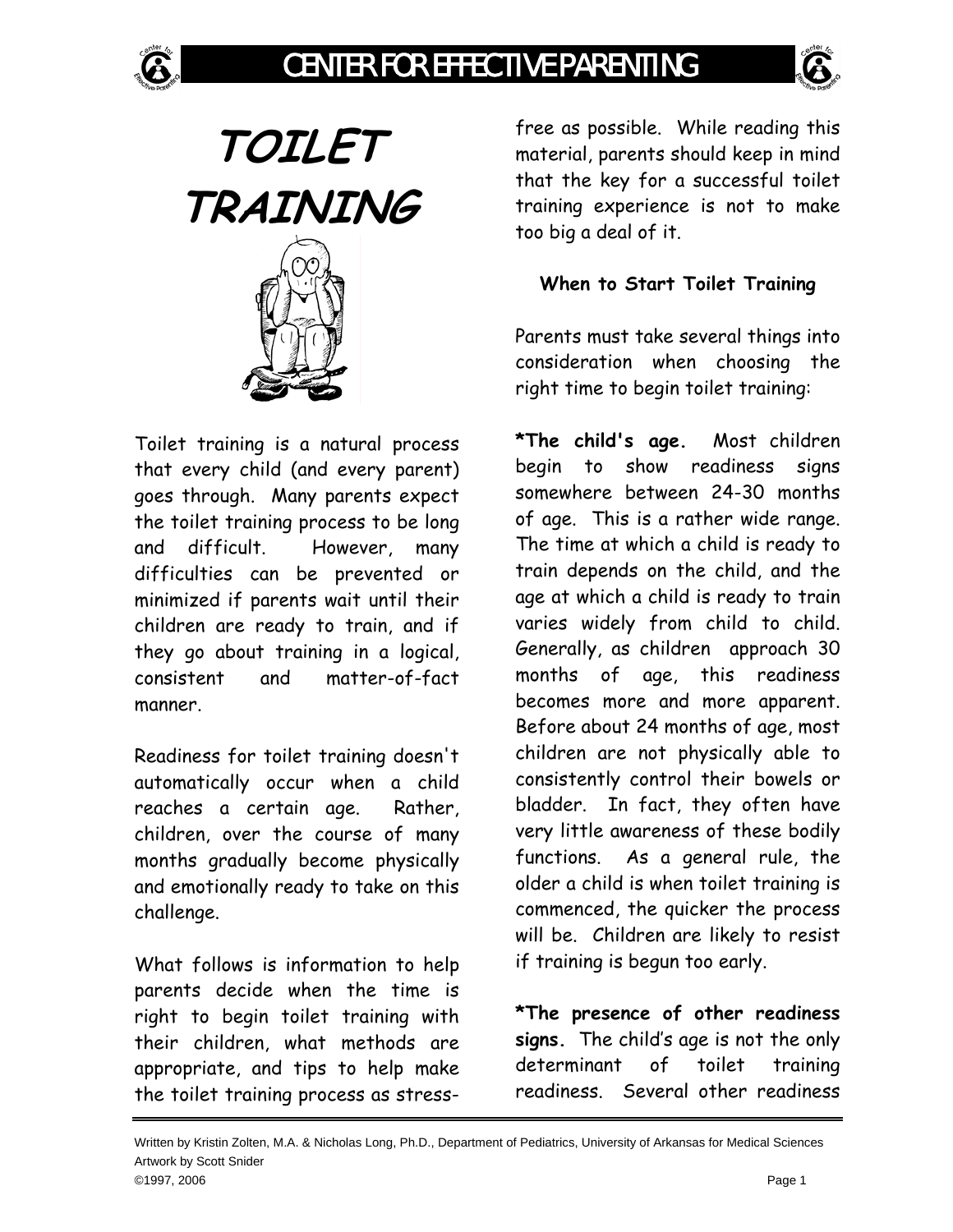signs must be apparent for toilet training to be effective (see below). If parents try to begin toilet training before their child is ready, they will be setting themselves up for lots of frustration (for themselves and for their children). Children are likely to resist if parents attempt to train them before they are ready.

**\*The individual child.** It is important for parents to let their child lead the way. If the child seems interested in toilet training, parents should proceed. If their child seems resistant, it is probably best to put off training for a while. It is impossible to force a child to toilet train.

**\*Stressors.** It is not a good idea to begin training when the child or his/her family is under stress (e.g., arrival of a new baby, moving to a new home, change in caretakers). Under these circumstances, it's best to wait until things have settled down, in order to avoid frustration and disappointment.

### **How long will it take?**

Keep in mind that each child is different. Some children are ready to train before others. Some children, once they begin, train quickly, and for others the process takes longer. For most children bowel control often comes first, followed by daytime bladder control. Night time bladder control is often the last part of training to be accomplished, and it often occurs well after successful daytime control is established. It is not uncommon for children 4-5 years old to occasionally wet the bed at night.

#### **Readiness Signs**

Most children begin to give clues that they are approaching readiness for toilet training. These readiness signs become apparent generally sometime after 18 months of age, and most commonly between 24-30 months of age.

### **Physical Readiness**

Signs of physical readiness are indicators that children's bodies are becoming capable of controlling the functions of the bowels and the bladder:

**\*Stays dry.** One readiness sign is staying dry for a couple of hours at a time. For example, the child frequently has a dry diaper after naps, when waking up in the morning, etc.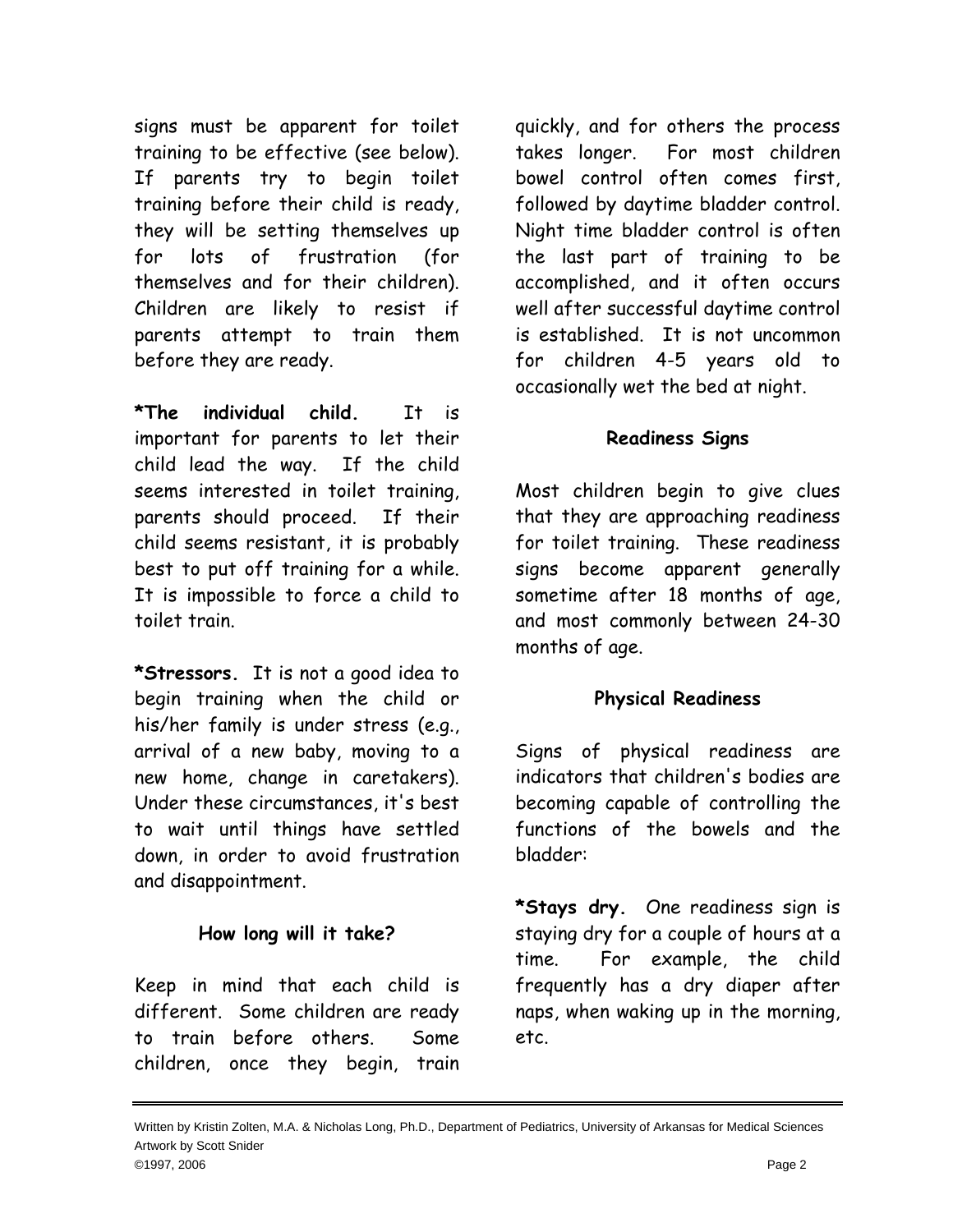**\*Urinates in larger quantities.** Instead of dribbling in his/her diaper a little bit at a time throughout the day, a child who is approaching readiness begins urinating in larger quantities.

**\*Bowel Movements (B.M.s) become predictable and regular.** Parents will often begin to see a pattern with regard to the time of day their children have bowel movements (e.g., every day after lunch and after the afternoon nap).

**\*The child indicates the urge to urinate or have a b.m.** Children often give off clues that they are about to urinate or have a bowel movement. For example they might make faces, turn red in the face, grunt or make other noises, or they might momentarily stop an activity they're involved in. Some children even go off to a private location. Such signs often indicate a developing awareness of having a b.m. or urinating.

### **Emotional Readiness**

These are indicators that children are becoming emotionally ready to toilet train.

**\*Asks to be changed.** Many children become uncomfortable when their diapers are wet or soiled and ask to be changed.

**\*Wants to wear underwear or training pants instead of diapers.** Many children expresses a desire to wear "big boy" or "big girl" underwear or training pants instead of diapers.

**\*Seeks privacy when about to relieve him/herself.** Many children want to be alone when urinating or having a b.m. This also indicates that the child is able to postpone the urge to go for short periods of time.

### **General Readiness**

Here are some other important things that a child should probably be able to do before toilet training is commenced:

**\*Follow simple instructions.** The child should be able to understand and follow simple directions. He/she should also be generally willing to cooperate with parental directions.

**\*Walk well.** Walking is an important skill to have, because in order to train, a child must be able to walk to the toilet, especially when the urge to urinate or have a b.m. strikes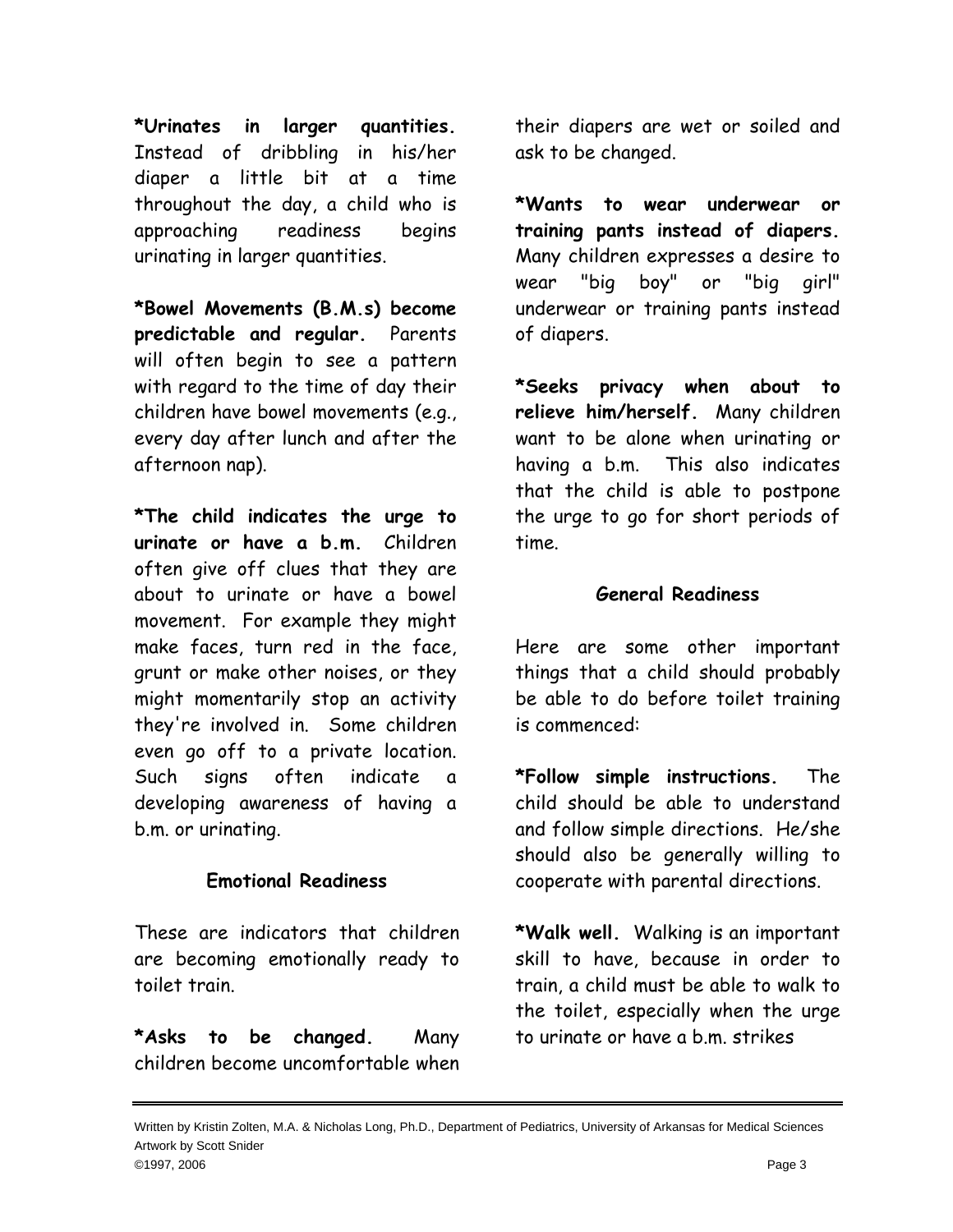**\*Pull pants up and down.** The child must be able to remove his/her clothing. It helps if parents provide clothing that is easy to get on and off.

**\*Understand the concept of using the toilet.** The child must be able to understand what the toilet is for and that it is important to learn to use it.

**\*Understand the connection between urinating or having a b.m. in the toilet and having clean/dry pants.** The child must be able to understand that if he/she uses the toilet, he/she will have clean and dry pants.

**\*Understand toileting language.** The child must understand the language that describes the toilet training process. The specific labels parents choose are not important (e.g., pee, urine, potty, poop, b.m., potty chair, toilet). What is important is that the labels chosen are used consistently. For example, if parents call bowel movements b.m.s, then they should always call them b.m.s They should encourage others in the household to do the same.

**\*Wants to please others (parents).** It is common for children to pass through a negativistic period sometime around the age of two. At this time, most children express a great desire for independence. They are often uncooperative for no other reason than to see what it's like. This normal negativism can turn toilet training into a fierce battle of wills. This is why parents should wait until their child has passed through this negativistic phase before beginning toilet training. After this period, children often calm down quite a bit and are more willing to cooperate with simple requests. It is common for children, after passing through this negativistic period, to be more interested in pleasing their parents than in asserting their independence. And again, the time when this occurs differs with each child.

**\*Able to make others aware of the need to "go."** The child must be able to let his/her parents or someone else know (through either words or actions) that he/she needs to be placed on the toilet.

**\*Sit quietly for short periods of time.** Children going through toilet training will be required to sit for short periods of time either on the toilet or on a potty chair. It is logical, therefore, that children be able to sit still for short periods of time before toilet training occurs.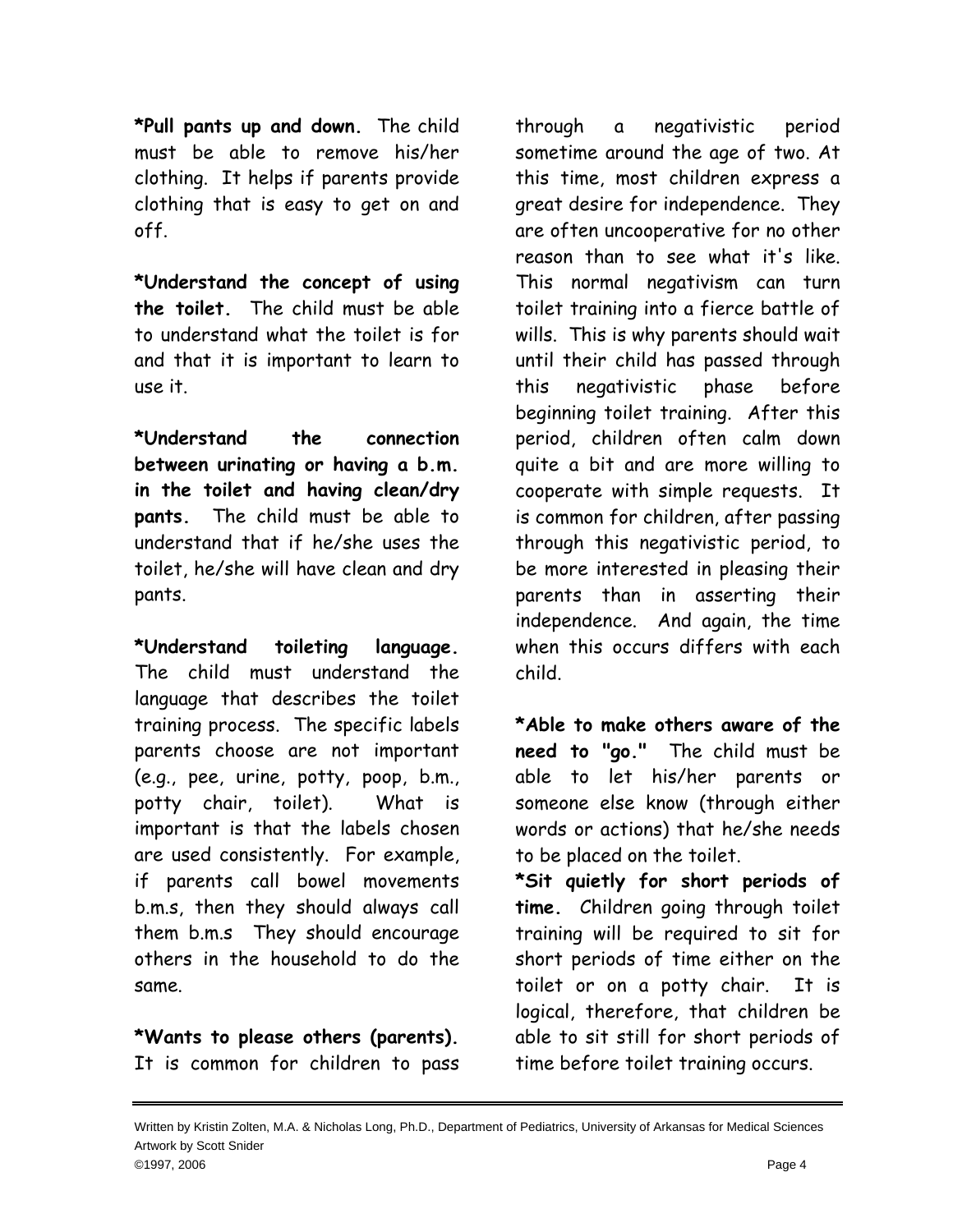It is important to remember that to increase the success of toilet training, and to avoid frustration and discouragement, parents should wait until their child is clearly ready. Their child should display most of the above-mentioned readiness signs before beginning training.

### **Equipment**

Here are some important purchases that parents should make before training begins.

**\*The potty seat.** One of the first things to do after the decision has been made to begin toilet training is to purchase a potty seat. There are basically two different types of potty seats. One type is the chair type, which stands alone on the floor. Some children prefer this kind of seat because it is child-sized and easy to climb onto and off of. Another type of potty-seat is designed to sit on top of a regular toilet. Some children prefer this type because they want to use a "grown-up" toilet, just like Mommy and Daddy. If parents choose this type of seat, they should be sure to provide sturdy steps or a stool so that their child is able to get up and down easily. It is also important that a child's feet be on a stool or the floor when on the potty seat.

This makes it easier to have a bowel movement because the leg muscles can be used to help initiate a bowel movement.

Many professionals recommend the child-sized seat for a number of reasons: The child often comes to see this seat as a prized possession of his/hers. Another reason is that most children have no trouble climbing off of or onto it. They will therefore be able to toilet more independently and parents won't have to lift their child on and off of it. Many children prefer having their feet touch the floor, which adds a sense of stability and security.

When choosing a potty seat, parents should let their child guide their decision with regard to the seat they choose. If one type is purchased and their child seems to prefer another type, parents should try to be flexible and willing to make a change, if necessary.

**\*Appropriate clothing.** During the toilet-training period, it will be most convenient if children wear clothes that are easy to get into and out of. Loose-fitting pants with elastic waistbands are easy for children to learn to pull up and down by themselves. Parents should try to avoid clothing with complicated snaps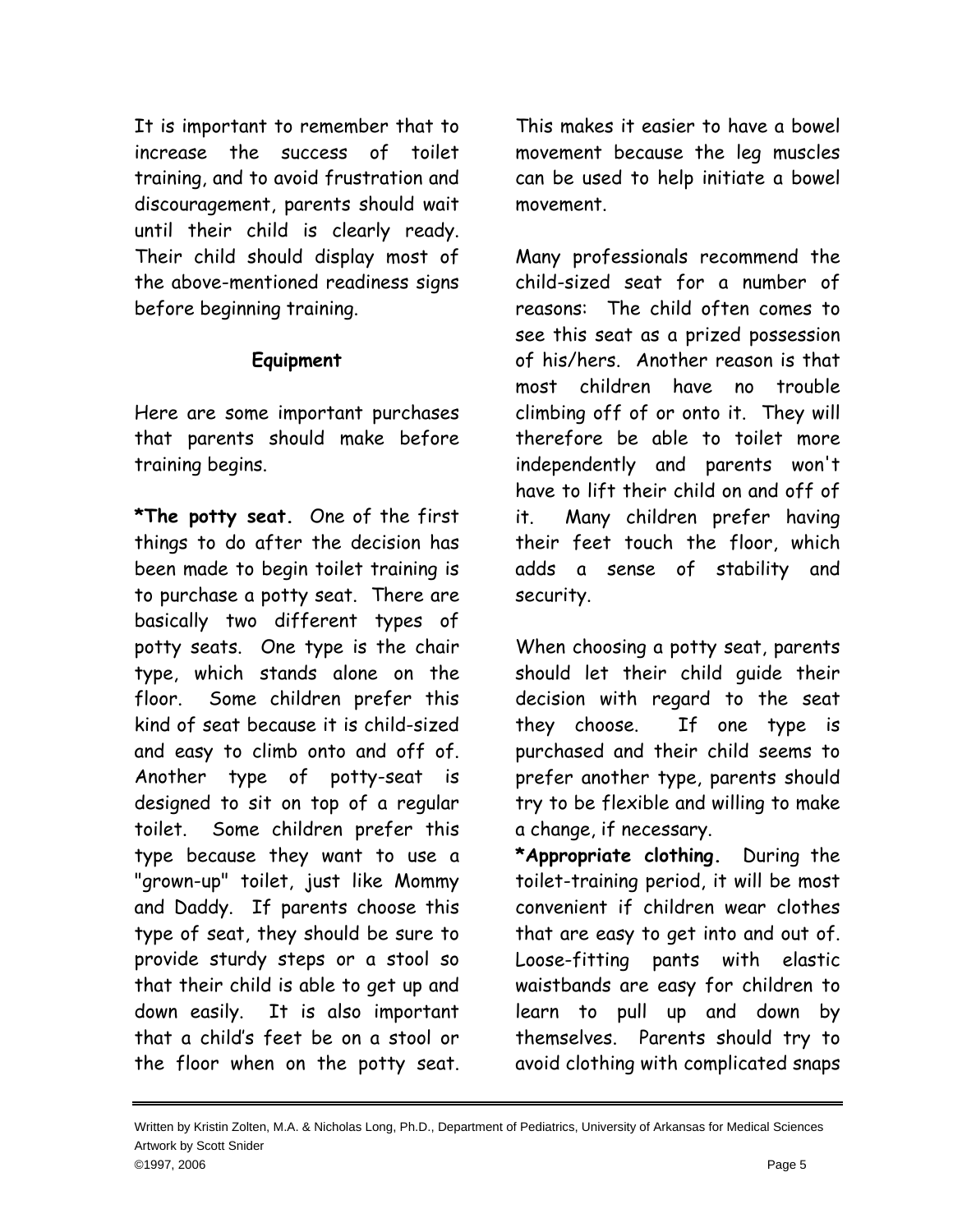and buttons during the training period.

**\*Training pants/pull-up diapers.** The promise of wearing training pants is often a big incentive for children to go through training. Many children want to wear "big boy" or "big girl" training pants. It is probably a good idea, however, for parents to wait until their child has been successful with controlling urine and b.m.s for a while before switching to training pants. This will avoid frustration for both parents and their child. When first switching to training pants, parents will probably have to continue using diapers for naptime and bedtime.

Training pants are more uncomfortable for children to wear when they are wet than diapers are. This is another incentive for children to stay dry (after they have displayed some success with toilet training).

**\*Rewards.** Some parents find the use of rewards a good way to encourage toileting behaviors. Parents can use stickers, treats, special activities, etc. as rewards for progress. Such rewards, if they are used, should be reserved for the actual times that the child urinates or has a b.m. in the toilet or potty chair. Larger rewards, such as a trip

to the park with Mommy and Daddy can be used less frequently, for example, when a child achieves daytime dryness for a few consecutive days. Rewards should be phased out after the child is consistently successful with using the toilet or potty.

**\*A chart.** Many children find it very encouraging to keep a chart of their progress. A child can be allowed to, for example, place a star on his/her chart every time he urinates or has a b.m. in the potty chair or toilet. Charting is also a good way for parents to keep track of their child's progress.

### **Getting Started**

Here are some things that parents can do with their children to help prepare them for the actual training process. These things should optimally take place well before (weeks or months) formal toilet training begins.

**\*Read books about toilet training with your child before beginning.** There are some very good books and videos for parents and children to read and watch together. Some books and tapes cover a specific toilet training method that can be used; others are aimed at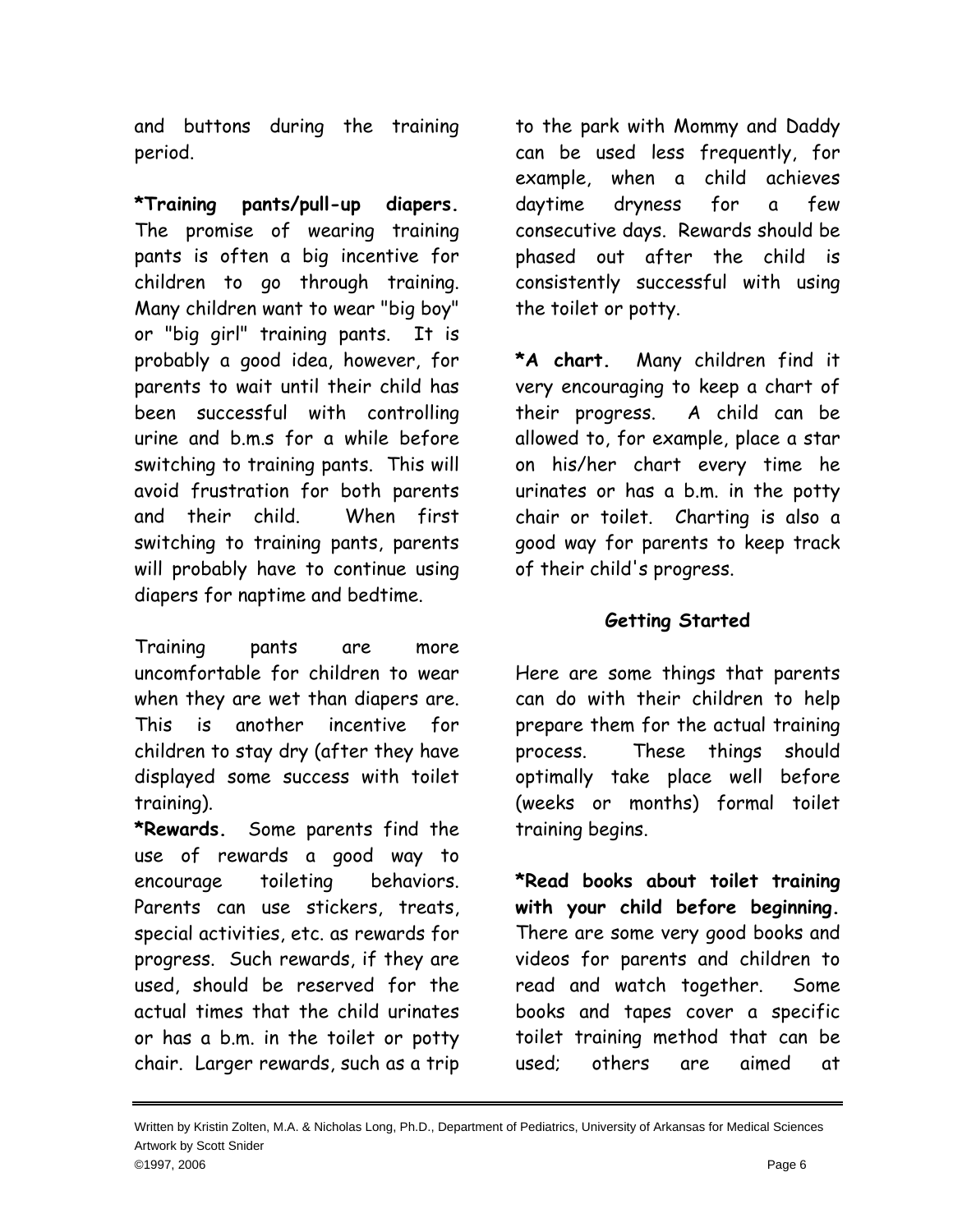encouraging children to give toilet training a try. Parents should try to choose books and/or videos that are consistent with their own toilet training philosophy.

**\*If you feel comfortable with this, allow your child to watch you or his/her other (same sex) parent or perhaps a sibling using the toilet.** Young children see their parents and older siblings as role models. What they see you do, they will often want to do themselves.

**\*Purchase a potty chair.** Parents should purchase the potty chair they intend to use weeks or months before the actual training begins. It is a good idea, too, to allow the child to have a say in which chair is chosen. For example, the child can be allowed to choose which color he/she would like. Purchasing the chair well before training begins will allow time for the child to become familiar with it. Parents can encourage their child to decorate the chair, putting stickers on it and writing his/her name on it. This will make it clear to the child and to others this chair is his/her very own.

At first the potty chair can be placed in one of the main living areas in the home, for example, the den, where the child is sure to see it

frequently throughout the day. Here, the child will be more likely to practice sitting on it and otherwise familiarizing himself with it. As the actual start of toilet training approaches, the chair can then be moved into the bathroom.

**\*Decide on and teach toileting language.** Your child will need to know toilet training vocabulary. It doesn't matter which labels you choose (e.g. pee, potty, poop, b.m.), as long as your child and other caregivers are able to understand their meaning.

**\*Promote body knowledge.** Make sure your child understands the basic body parts associated with toilet training. Your child will need to know where urine and b.m.'s come from.

**\*Promote awareness of bodily functions.** Sometimes children give a signal when urinating or having a b.m. For example, they might stop what they're doing, grunt, or turn red in the face. Parents should help their child label these actions, and soon their child will associate these signals with having a b.m. or urinating. Sometime before training begins (it's a good idea to start early), parents should begin labeling and pointing out these behaviors.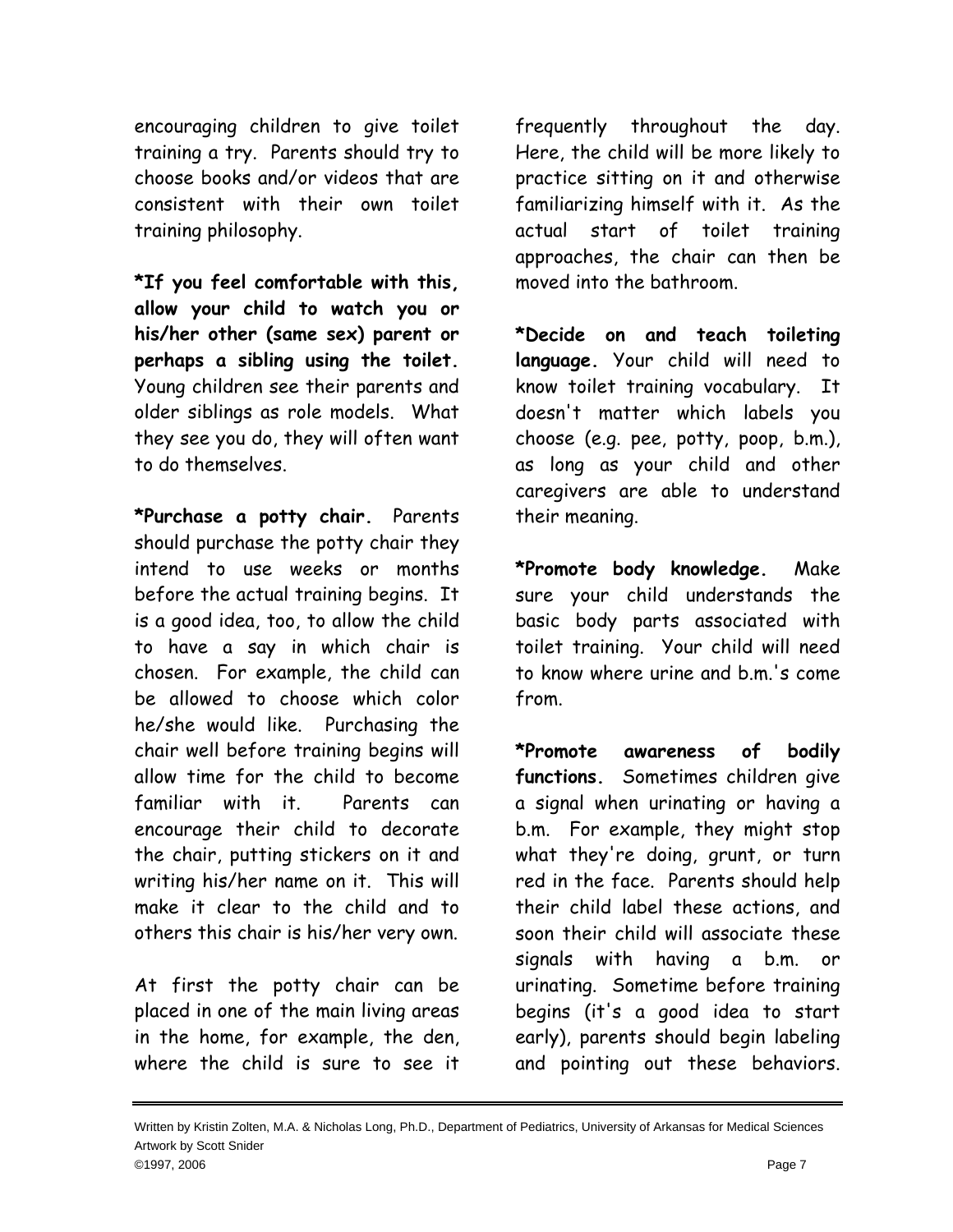For example, if a parents notice their child squatting and grunting (making a b.m. in his/her diaper) they can label the action by saying something like, "Oh, you're having a b.m."

**\*Discuss toilet training, and prepare your child for the upcoming experience.** Parents can help their child understand the toilet training process by explaining that using the potty is something that all people do, including Mommy and Daddy. Parents can also mention, when changing their child's diaper that "Mommy makes b.m.'s in the toilet." Saying such things will help the child develop an awareness of what the toilet is for.

**\*Remember to maintain a positive attitude.** To ensure that toilet training will be a pleasant experience for all involved, especially the child, it is important to be positive. Toilet training is a time during which the child will need the support and encouragement of his/her parents.

**\*Expect and prepare for accidents.** Accidents are a normal, common part of the toilet training experience. Toilet training is a learning process, and it will take some time before accidents cease. Instead of scolding or reprimanding when accidents

happen, parents should try to offer encouragement, for example, they can say something like, "It's okay. Everyone has accidents sometimes." Clean-ups should take place in a matter-of-fact manner and the incident not brought up again. If parents catch their child in the act of or shortly after having an accident, they should gently lead him/her to the toilet to try to "finish" on the potty.

**\*Never punish.** It is important that during the toilet training process that parents avoid criticizing or punishing their child for accidents. Accidents should be handled matterof-factly, and refusal to cooperate with any steps of the training should be treated in the same manner. Punishment, criticizing and shaming will only discourage the child, which will likely make problems worse.

### **The Steps to Training**

**\*Clear the calendar.** Parents should plan to stick around the house as much as possible during the early training period. Outside activities should be limited, at least at the beginning. Once parents have made the decision to begin toilet training, it is important that they try to remain around the house as much as possible. Parents must be available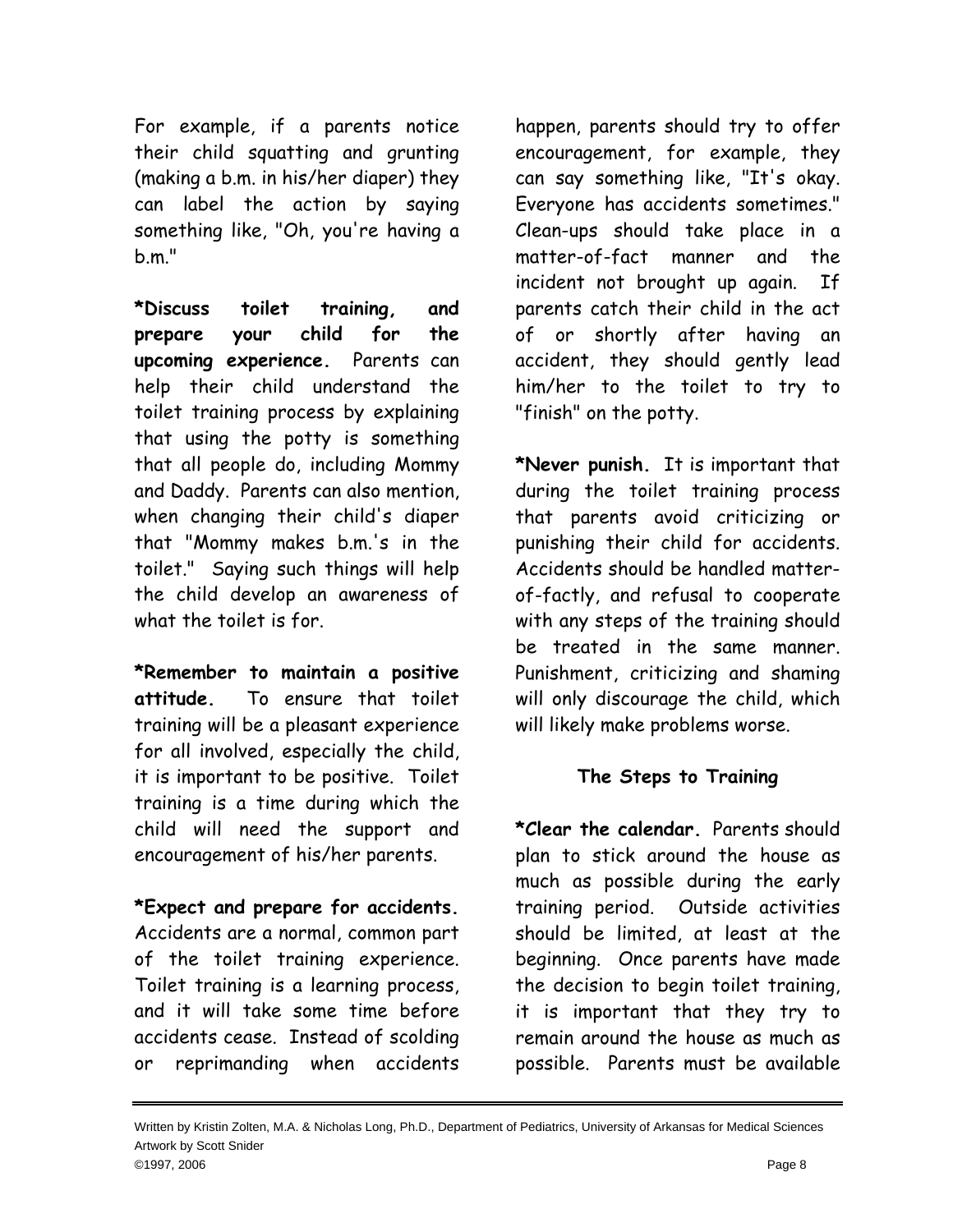to their child to offer praise, encouragement, reminders, etc. It will be much easier, in the beginning, for parents to train their child from the home base. Remaining close to home will also help to cut down on distractions and interference. It might be a good idea to start training over a weekend, especially in families in which both parents work.

**\*Make the suggestion.** Parents should introduce the process slowly. After their child has become comfortable and familiar with the potty chair, parents should suggest that their child practice sitting on the chair fully clothed for a few minutes at a time. Parents might want to start slow, suggesting this activity once a day for a few days, then, over the course of several days work up to several times a day. Parents should be careful not to suggest this activity so often that their child gets bored with it. If their child seems reluctant at first, parents can encourage him/her by doing some fun activity while he/she sits, such as reading a favorite story. Parents should remember that it is not a good idea to force their child to sit on the potty. If the child resists after a little encouragement, parents should simply let it go at that and make the suggestion again at a later time. If their child is

cooperative, parents should be sure to offer praise, and to limit each "sitting session" to a minute or two at a time.

**\*Suggest the next step.** After the child is sitting well on the potty with his/her clothes on, it is time to take the next step. Parents should then suggest that their child pull down his/her pants and sit. Again, parents should take things slowly at first, making the suggestion a few times a day, and working up to several times a day. Again, it is important that parents not force their child. Rather, parents should let their child take things at his/her own pace. If he/she resists, parents can try again later. At first parents may have to help their child pull his/her pants and remove his/her diaper.

**\*Suggest that your child make a deposit.** Once their child is comfortable pulling down his/her pants and sitting on the potty for a few minutes at a time, it is now time for parents to suggest that their child urinate or deposit a b.m. in the potty. If parents know of certain times of the day when their child is likely to urinate or have a b.m. (e.g. first thing in the morning, after meals, before going outside to play, after coming inside from playing), parents should lead their child to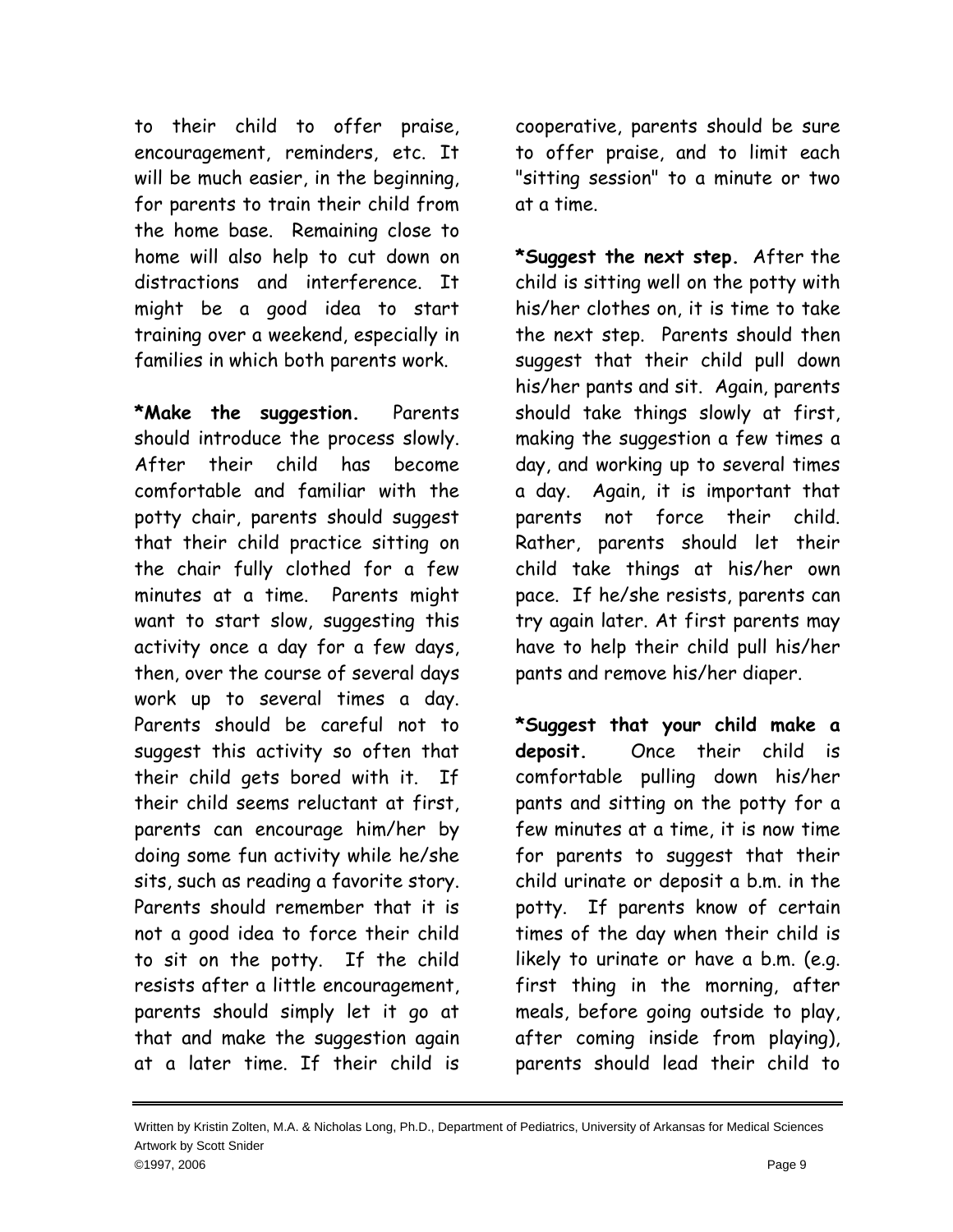the potty at these times, and suggest he/she try to use the potty. This will maximize the possibility for success. If parents catch their child "in the act" of going in his or her diaper, parents should try to lead him/her to the potty chair to finish up there.

**\*Teach cleanliness (e.g. wiping, washing hands, etc.).** Once the child begins pulling down his/her pants and sitting on the potty, it is time for parents to teach their child how to wipe after urinating (for girls) or having a b.m. For girls, it is important for parents to teach their child to wipe from front to back to decrease the probability of spreading bacteria. This is also the time for parents to teach their child how to wash and dry his/her hands after each time on the potty. It is important to teach the child proper cleanliness habits from the very beginning.

**\*Praise efforts.** Parents should be consistent in their praise. They should praise their child when he/she has a dry diaper, when he/she attempts to use the potty, when he/she makes a deposit, and when he/she cleans up afterward. Parents should be careful, though, not to overdo the praise, because it is not a good idea to make too big a deal out of the whole process. Parents should try to avoid scolding their child when accidents occur (they will!). Parents should try to remember that one of the most important things that they can do during the training process is to be encouraging, positive, and calm.

**\*Provide extra incentives for success.** If the child urinates or has a b.m. in the potty chair, this would be the time for parents to provide a reward, if they are used.

## **Once Training is Going Well...**

When things go well for a while, parents should start thinking about phasing out the toilet training process. Here are some things they can do.

**\*Phase out practice sessions.** After things are going well, parents should phase out practice sessions, gradually switching to an "as needed" basis. Reminders should be phased out too, so the child gradually takes on the sole responsibility for toileting. Parents should continue praising their child's efforts.

**\*Encourage toileting independence.** Parents should gradually encourage their child to take steps towards independence. For example, parents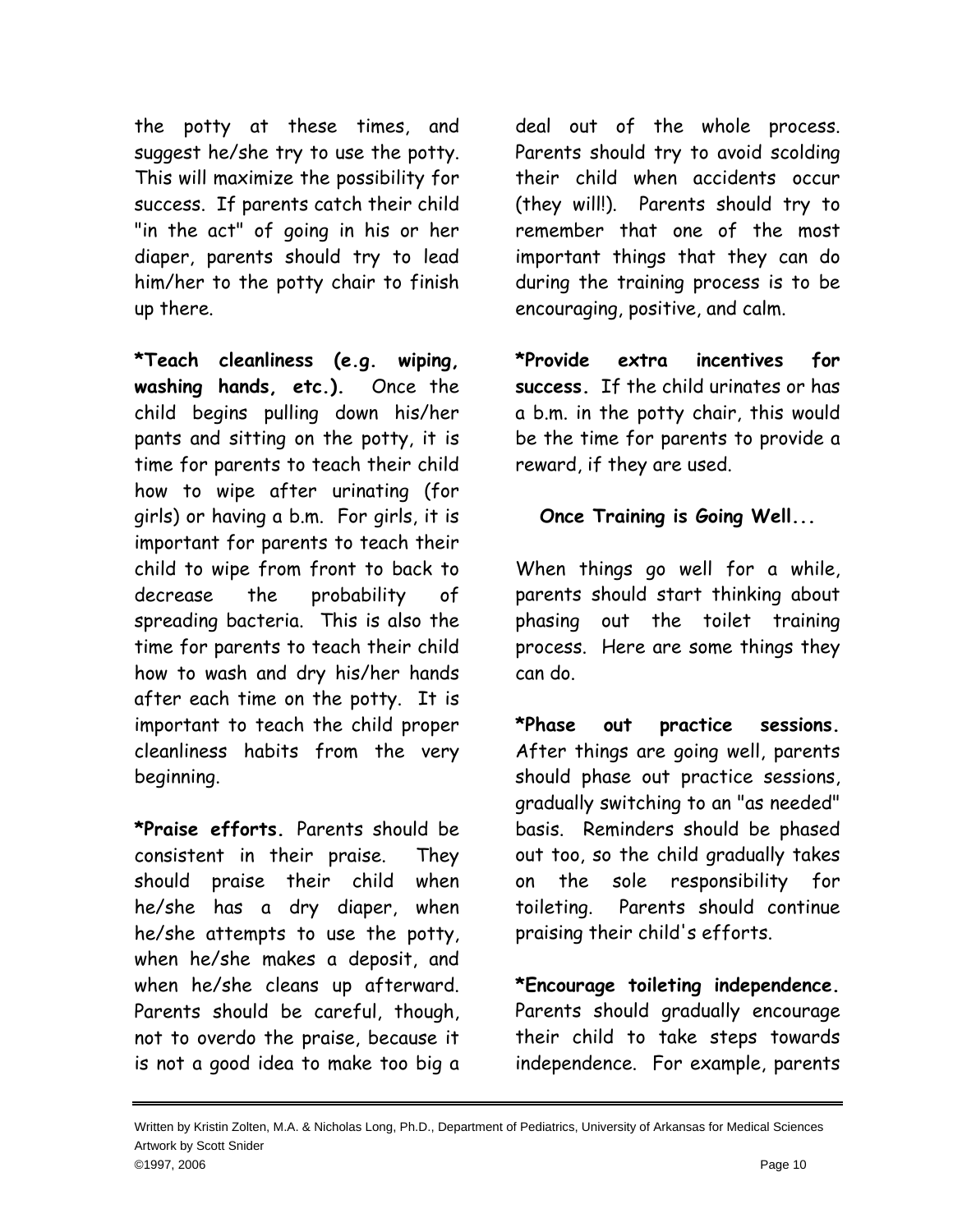can start teaching their child to pull his/her own pants up and down. Parents can also (if they haven't already) switch from diapers to training pants or pull-up diapers. Next parents can encourage their child to wipe himself/herself. These small, gradual steps will eventually lead to the child going to the bathroom all by himself/herself.

**\*Phase out rewards gradually.** After success is pretty consistent, rewards should be phased out. Parents can do this gradually, limiting rewards to very special occasions, for example, when their child goes to the potty, wipes and washes his/her hands all alone.

**\*Take the show on the road.** After success has been achieved in the home, parents should start to encourage their child to use the potty in other places (e.g., restaurants, the homes of relatives or friends). It also might be a good idea for parents to purchase a portable potty to keep in the car for use during long trips. This way parents won't have to worry about rushing to find a public toilet while traveling.

**\*Expect backsliding.** It is normal and common for a child to have occasional accidents after training has been going well. Accidents are more likely to occur during times of change or stress. Parents should remember to remain calm, to praise their child's success and to avoid punishing and/or scolding their child.



**Finally...**

Toilet training is a natural process that every child must experience. There are many things that parents can do to make toilet training relatively easy for themselves and for their child. One important key to successful toilet training is waiting until the child is physically, emotionally and otherwise ready to control his/her bowels and bladder. The time when a child is ready differs from child to child. Parents must look for readiness signs to determine whether their child is ready for training.

Parents should always remember that if their child is resistent to training, they should not push. They should not turn toilet training into a battle of wills. Most problems with toilet training occur because